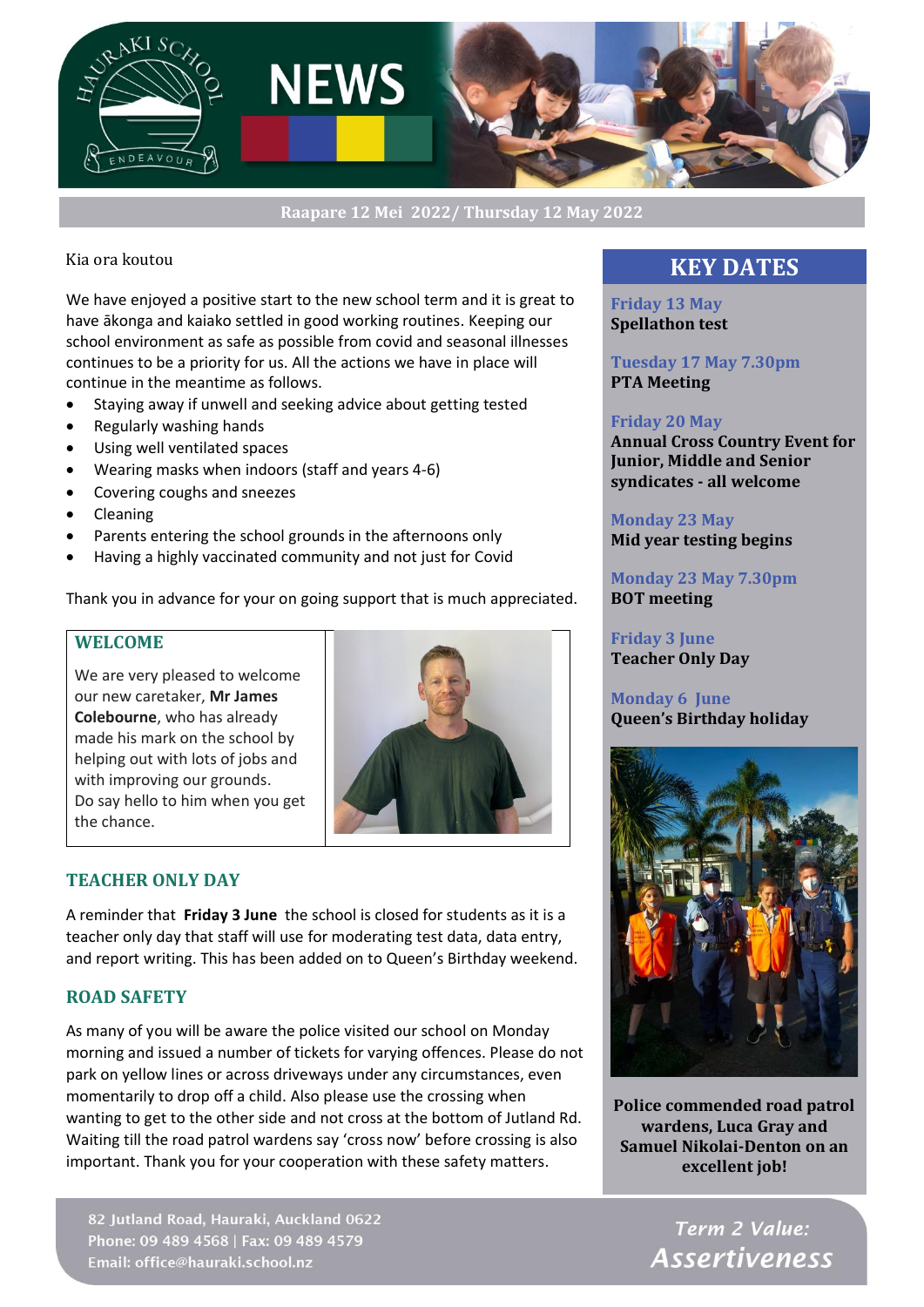## **ROAD PATROL SUPERVISION**

If there is anyone who can help out with road patrol supervision from 3pm-3.10 pm on any day after school and/or Friday morning 8.30-9am we would love to hear from you. Please email deputy principa[l chris@hauraki.school.nz](mailto:chris@hauraki.school.nz)

## **PARKING**

We would appreciate parents not coming into the school grounds to park at any time between 7.15am and 4.30pm. This includes the carpark alongside the driveway. We need every available carpark for staff and with lots of staff cars arriving in the morning we do not need parent cars as well. Thank you.

## **CROSS COUNTRY**

You are all invited to this annual event that is set down for **Friday 20 May.** Saving Day is Monday 23 May. Please wear a mask if you're coming.

Who /when Junior school-Rooms 1-10, run in the morning, starting at 9 am Year 3-6 Rooms 11- 23, will start after lunch, at 1 pm beginning with Year 3, 4, 5 and then Year 6 Where Course on which the students have practised.

An awards ceremony, to which you are invited, will be held at 2.15 pm, in the hall, on Tuesday 25 May as part of the school assembly. We hope this can go ahead!

We look forward to seeing you at this event, in fact to run it successfully we will need some adult supervision on the day for the 3-6 year olds course. This would involve an adult being placed at various stations on the course. Please indicate your willingness to assist by emailing Christopher Pipes, [chris@hauraki.school.nz](mailto:chris@hauraki.school.nz) by **Monday 16 May.** Please indicate the name of your child and room number**.** With lots of help we should be able to ensure all adults watch their own children run.

Children are to wear black shorts, house coloured t-shirt and running shoes. House T-shirts are available from the school office at \$20 each. Children are able to wear this sports uniform to and from school on that day but should bring their sweat shirt to put over the top in case it is cold. There must be NO handwritten markings on their shirts or bodies. All children must also bring any preventative medication that may be required and have a drink bottle with water.

Please understand that it is difficult to be accurate with the start times for each level but they will be run in year group order for year 3-6 and ages in year 1-2. We expect all students to participate in this event.

## **RIPPA AND TACKLE RUGBY**

The first rippa and tackle field day is set down for **Thursday 2 June**.

Emails with details have been sent out to all those in years 3-5 who are participating. A reminder that it is essential you register your child regardless of whether you are a club member or not. The cost is \$10 for two field days. Please pay online or at the office by no later than **Monday 16 May**. If paying online Hauraki School BOT 12 3109 001 2228 00. State child's name, room number, and rugby 2022.

Thanks for the amazing support of the event. It will be so nice to get back into playing in large field days, against schools from across the North Harbour region.

Good luck to the tackle rugby team who are playing in the Barbarian Fun Day this Sunday.

## **FACT-A-THON**

Thank you for all your support to date with our major fundraiser, the spell-a-thon. Please make sure your child has returned the sponsorship to their teacher by no later than tomorrow morning, **Friday 13 May**. The children will be





Term 2 Value: **Assertiveness** 

www.hauraki.school.nz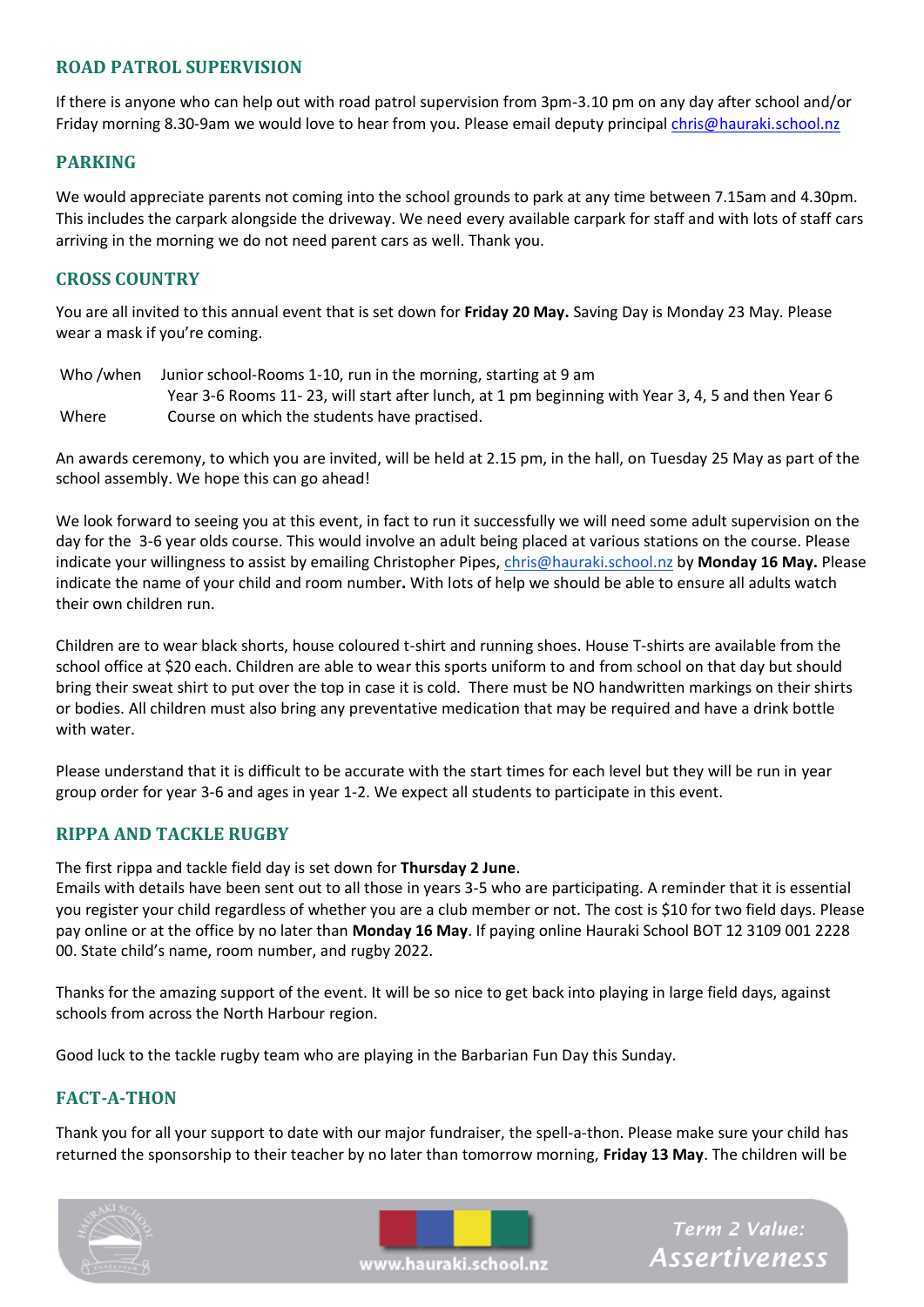tested on their words in the morning and the results attached to the sponsorship form and sent home in the afternoon so they can begin collecting money.

PTA will be in the hall each morning between **Monday 16th May and Monday 23rd May from 8.30 -9am** to receive sponsorship forms and money.

There are two ways to bring in the money:

1) Bring cash with the completed form to the hall

2) Pay online to the Hauraki PTA account (the completed form still needs to come to the hall please!)

Hauraki PTA Bank account no:

12-3026-0448499-00

## **Please put your child's name and room number as the reference**

Once again, we have some awesome prizes to give away for the top collectors in each of the junior, middle and senior schools and a pizza lunch for the best class for junior, middle and seniors. There are also **house points** up for grabs for every 10 sponsors your child gains!

We look forward to seeing all our great spellers help raise money for the Cool School Pool!

Thank you

Hauraki School PTA

## **HOLIDAYS**

This is a reminder that it is a legal requirement for children to attend school everyday unless they are unwell. We would very much appreciate holidays not being booked in school time which is frustrating for staff.

## **SUSHI**

Sushi is coming back to Hauraki via a new supplier as an option for a Friday lunch. Please order using kindo.



## Available Fridays

## **Get your orders in now for the first Soy & Ginger sushi service which starts Friday 20 May on Kindo by simply [clicking here!](https://bit.ly/2IWcA24)** *Orders close 4 pm Wednesday.*

You can order (or cancel) **before the cut off time** or schedule in advance. Your lunch will be delivered to the school in time for lunch. Our caterers are:

| <b>Monday</b>                              | <b>Tuesday</b>                                          | <b>Tues/Wed/Thurs</b>                      | <b>Friday</b>                                               |
|--------------------------------------------|---------------------------------------------------------|--------------------------------------------|-------------------------------------------------------------|
|                                            | <b>CSTCRS.</b>                                          | go-deli<br><b>Catering</b>                 | SUSHI   ASIAN FUSION                                        |
| Orders close 9am on the<br>day of delivery | <b>Orders close 11pm Monday</b><br>for Tuesday delivery | Orders close 9am on the<br>day of delivery | Orders close 4pm<br><b>Wednesday for Friday</b><br>delivery |

Click [here](https://shop.tgcl.co.nz/shop/pdf/school/hauraki_school/Menu.pdf) to view the menus.

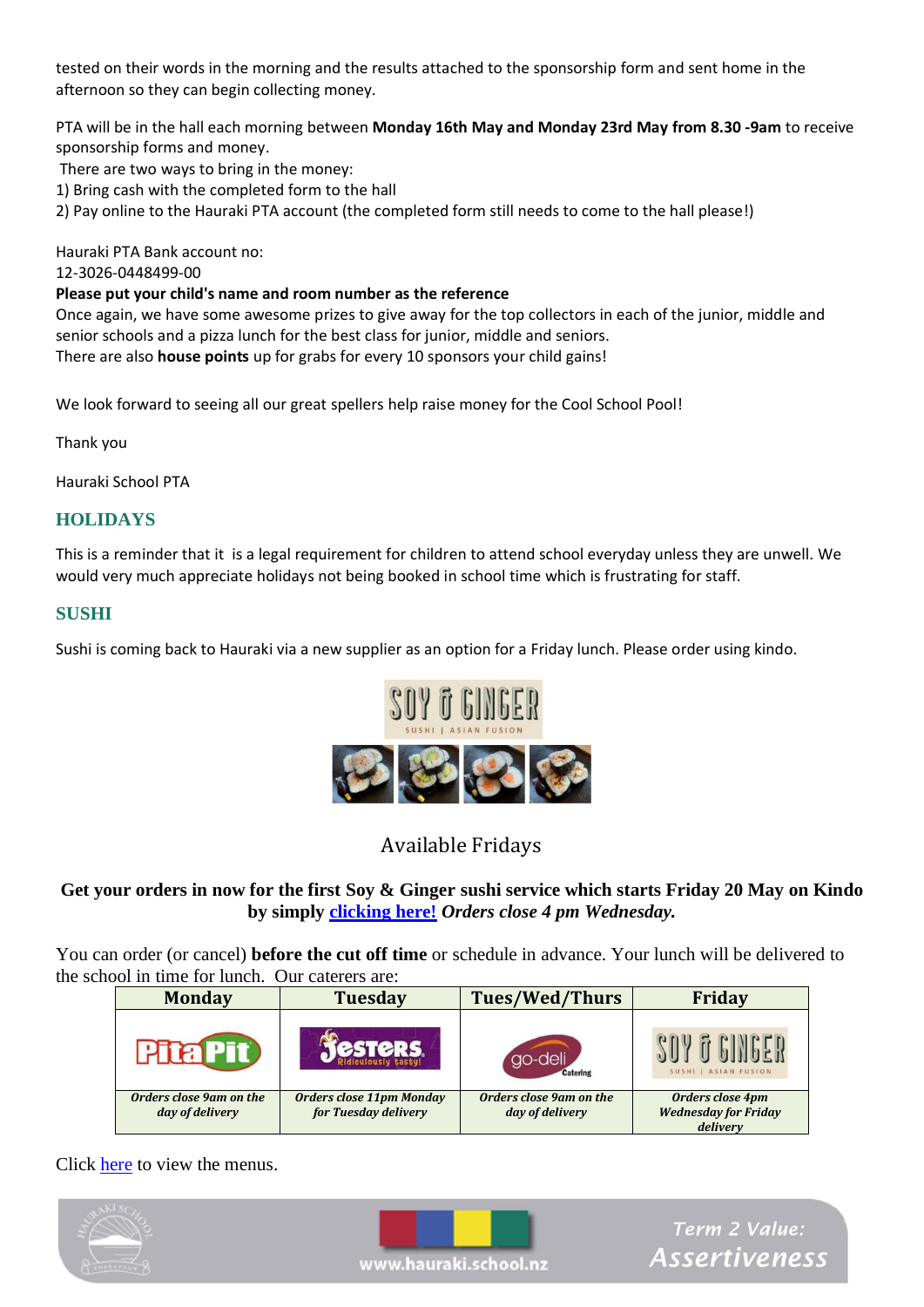*Orders are made online through your myKindo account. One account for the whole family! Get started now and be ready… go to [www.mykindo.co.nz](http://www.mykindo.co.nz/) to start ordering!*



for *Apple* and Android users download the mykindo app. **Help**? Visit support.mykindo.co.nz or tel. 475 5287 weekdays 8am-4pm. [www.mykindo.co.nz](https://shop.tgcl.co.nz/shop/index.html)

www.ezlunch.co.nz



**FAMOUS PEOPLE**

**George Dong** attended the U11 Double Boys last Sunday at the Auckland Table Tennis Open. George won his first champion in that competition. He also had the U13 training of New Zealand National Table Tennis Squad in the past holiday. See photo to the right.



Last weekend **Jenny Liu** entered the Auckland division of the Follow Your Dreams Competition of Australia. She won the following awards: Lyrical solo: 3rd Musical Comedy Solo: 3rd Jazz solo: Very highly commended Top five of the best dancers in the category.



## **SCHOOL SHOW**



**Please note the following school musical show performance dates for all year 5 and 6 students. It is essential that they are all in attendance. More details soon. Tuesday 20 September 1pm Matinee**

**Wednesday 21 September 7pm**

**Thursday 22 September 7pm**

**Friday 23 September 7pm**

Thank you for reading this newsletter.

Ngaa mihi **Clarinda Franklin Principal**

# SPORTS

## **Hockey**

Hockey season started on Monday with the four teams having a wonderful time and what a great start it was! It is pleasing to have so many players this year.

| 9 May | Year 3 / 4 STORM       | Browns Bay M3b 5 pm | 4-0 win   |
|-------|------------------------|---------------------|-----------|
|       | Year 5/5 Boys Warriors | Browns Bay M3c 7 pm | $3-0$ win |
|       | Year 5/6 Hurricanes    | Sunnynook H4a 6 pm  | 9-0 win   |
|       | Year 5/6 Stars         | Bayfield H4b 6 pm   | 2-12 loss |





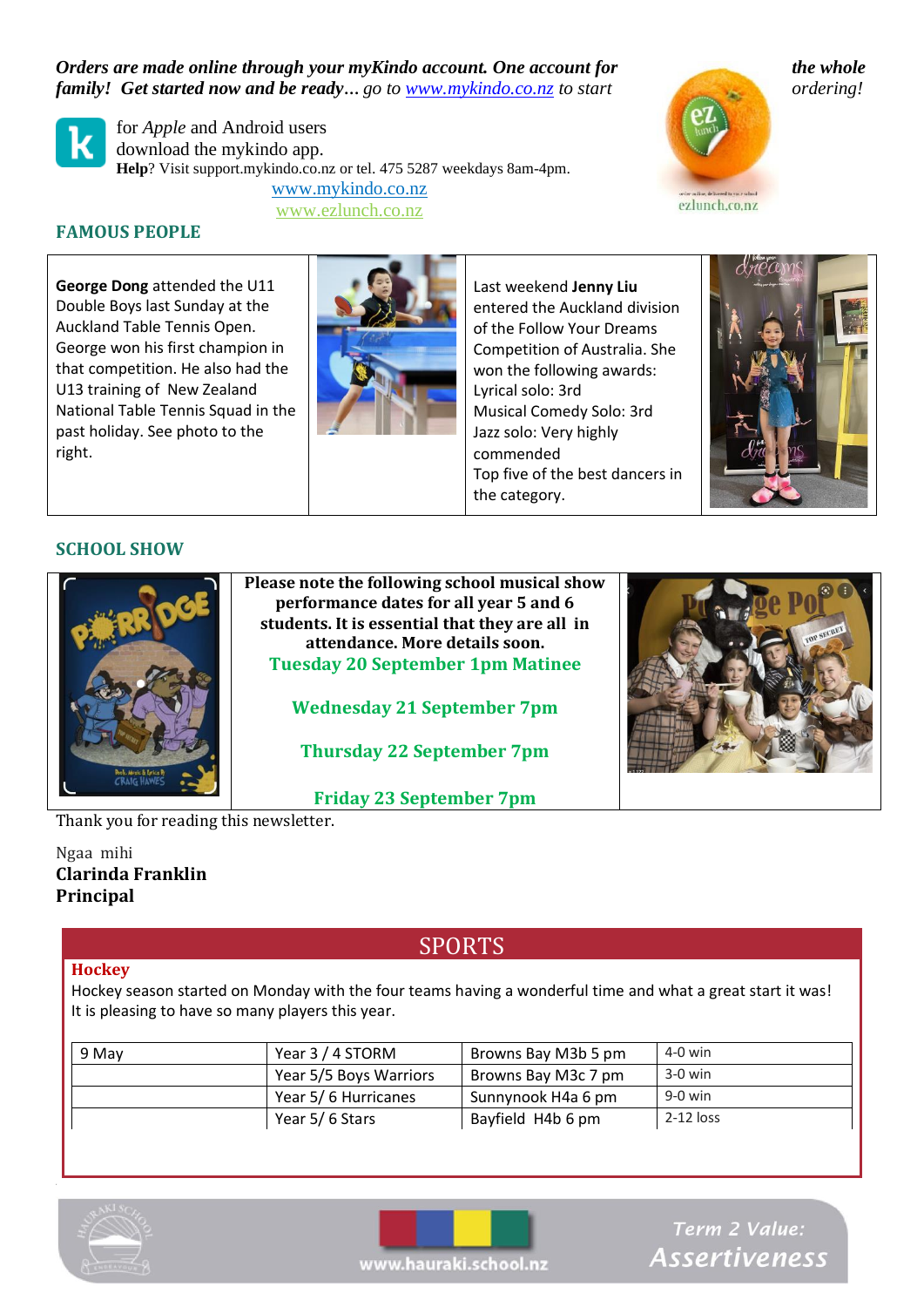## **PTA NEWS**



## Pie day is every TUESDAY in Term 2

Loads of yummy flavours Pies delivered hot to the office every Tuesday Students to collect at 12:30

## Order now on: kindo.co.nz

Orders close Sunday midnight.

Supporting your school & fundraising as you feed your kids - thanks!

#### **Uniform Additions**

BUY NOW on KINDO and get ready for TERM 2 and the colder months!





Our fab **Waterproof jacket** has been added to the school uniform.<br>Introduced by the PTA as a fundraiser, with all profits to go<br>towards **The COOL SCHOOL POOL project**.<br>These have been endorsed by Mrs Franklin for **Girls an** 

The jacket includes **Waterproof taped seams**, **Reflective tape back**<br>**detail, Fleece lining** and a **Fold away waterproof hood** to keep our children dry and warm.<br>The new jacket comes with an **Embroidered school logo** on th

**Order on Kindo** (kindo.co.nz), for delivery within the week.<br>Only \$65 for the jacket or \$75 with embroidered name included.<br>All money raised will go towards<br>our fundraising target of \$350,000<br>for **The COOL SCHOOL POOL Pro** 







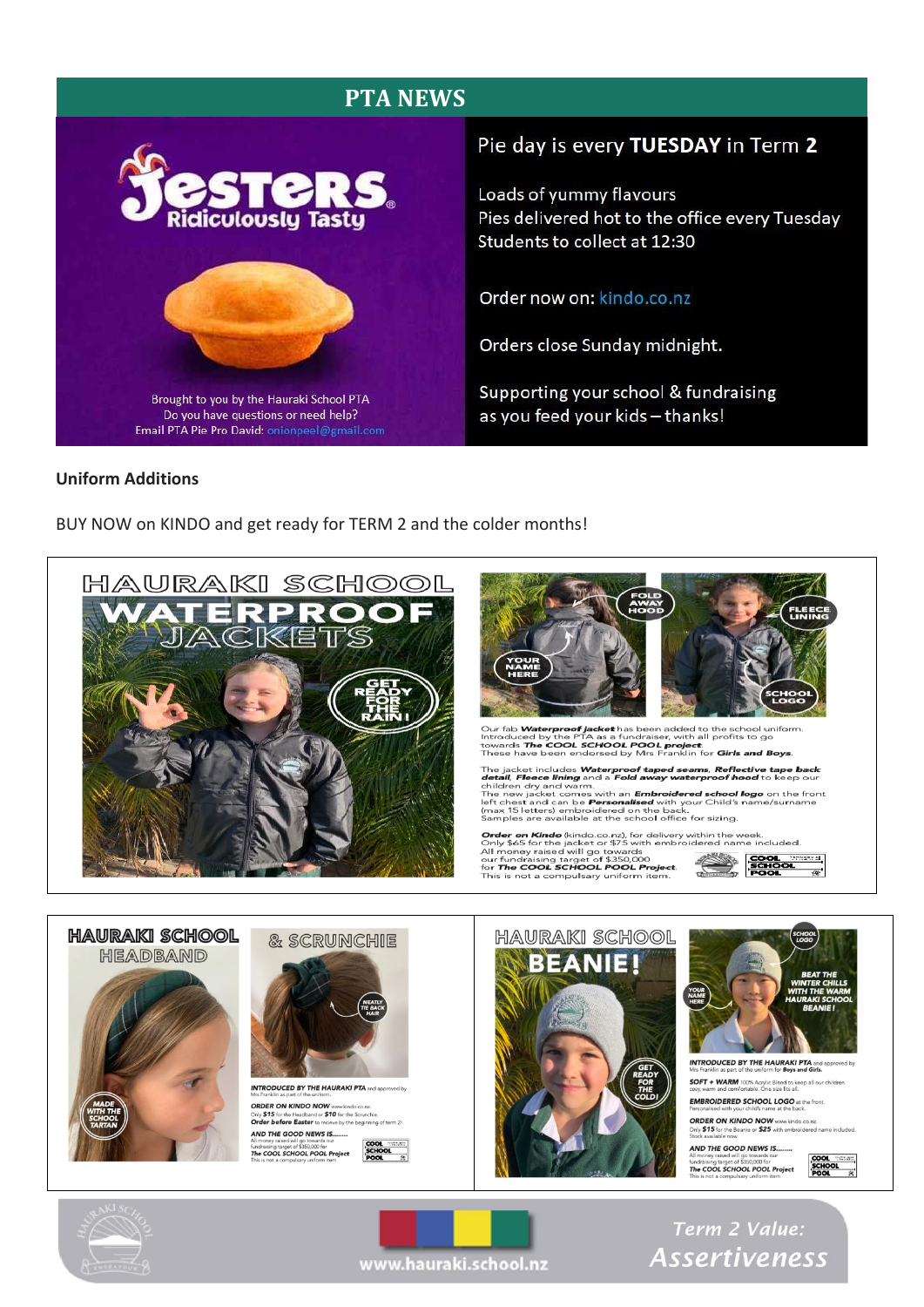# **COMMUNITY NOTICES**

## **Mamma Mia - Takapuna Grammar School**

Below are the links to Ticketmaster for tickets to Mamma Mia next week. The show is looking amazing!

|                                             | https://www.ticketmaster.co.nz/event/24005C949 |
|---------------------------------------------|------------------------------------------------|
| Tuesday May 17 <sup>th</sup> @ 4pm          | 09D39D9                                        |
|                                             | https://www.ticketmaster.co.nz/event/24005C94  |
| Tuesday May $17th$ @ 7:30pm                 | <b>CB353C9D</b>                                |
|                                             | https://www.ticketmaster.co.nz/event/24005C94  |
| Wednesday May $\omega$ 18 <sup>th</sup> 4pm | <b>CB573CA0</b>                                |
|                                             | https://www.ticketmaster.co.nz/event/24005C94  |
| Wednesday May 18th @ 7:30pm                 | <b>CB763CA4</b>                                |

In addition if they show their ticket to Winner Winner in Takapuna, this is the promotion: *Show your Mamma Mia ticket when dining at Winner Winner Takapuna pre or post show and enjoy a free basket of speciality WW fried chicken OR a slice of house-made pie with your order\*. Available on May 17th or May 18th 2022 only, with a valid Takapuna Grammar School Production: Mamma Mia ticket*

*\*One basket of fried chicken or slice of pie only per person, per visit on stipulated dates only. Must show a valid Mamma Mia production ticket when ordering and purchase a meal or side to receive offer. Not available with any other offers.*

## **Strengthening Families**

**Online Every Day with ADHD Parenting course starting on Tuesday 31 May 2022**. This Online course is run over six Tuesday mornings, **9.30am – 11.45am**. This is the first time we are trialling the morning time, as some people find it difficult to attend the evening courses, and we also thought it may be useful for stay at home parents. The dates for this Online course are:

Tuesday 31 May 2022 Tuesday 07 June 2022 Tuesday 14 June 2022 Tuesday 21 June 2022 Tuesday 28 June 2022 Tuesday 05 July 2022

Please see the following website link for further information, or to register: [https://www.adhd.org.nz/online](https://aus01.safelinks.protection.outlook.com/?url=https%3A%2F%2Fwww.adhd.org.nz%2Fonline-every-day-with-adhd-parenting-course-term2-2022.html&data=05%7C01%7Csylvie%40heartsandminds.org.nz%7Cf246abc1398b44d44c8708da2e3dee6a%7C4d2cc0edfbff48af9354167c777a3093%7C1%7C1%7C637873140797969285%7CUnknown%7CTWFpbGZsb3d8eyJWIjoiMC4wLjAwMDAiLCJQIjoiV2luMzIiLCJBTiI6Ik1haWwiLCJXVCI6Mn0%3D%7C3000%7C%7C%7C&sdata=XLqGPBR%2FEJWYRg9eA0XZq%2BKX%2BwCTRuEdENimgNR2%2BFI%3D&reserved=0)[every-day-with-adhd-parenting-course-term2-2022.html](https://aus01.safelinks.protection.outlook.com/?url=https%3A%2F%2Fwww.adhd.org.nz%2Fonline-every-day-with-adhd-parenting-course-term2-2022.html&data=05%7C01%7Csylvie%40heartsandminds.org.nz%7Cf246abc1398b44d44c8708da2e3dee6a%7C4d2cc0edfbff48af9354167c777a3093%7C1%7C1%7C637873140797969285%7CUnknown%7CTWFpbGZsb3d8eyJWIjoiMC4wLjAwMDAiLCJQIjoiV2luMzIiLCJBTiI6Ik1haWwiLCJXVCI6Mn0%3D%7C3000%7C%7C%7C&sdata=XLqGPBR%2FEJWYRg9eA0XZq%2BKX%2BwCTRuEdENimgNR2%2BFI%3D&reserved=0)

And the second **Online Every Day with ADHD Parenting course is the one starting in Term 3 on Wednesday 24 August 2022**. This Online course also a six week course, run on Wednesday evenings, **7.30pm – 9.45pm.** The dates for this Online course are:

Wednesday 24 August 2022 Wednesday 31 August 2022 Wednesday 07 September 2022 Wednesday 14 September 2022 Wednesday 21 September 2022 Wednesday 28 September 2022

Please see the following website link for further information, or to register: [https://www.adhd.org.nz/online](https://aus01.safelinks.protection.outlook.com/?url=https%3A%2F%2Fwww.adhd.org.nz%2Fonline-every-day-with-adhd-parenting-course-term3-2022.html&data=05%7C01%7Csylvie%40heartsandminds.org.nz%7Cf246abc1398b44d44c8708da2e3dee6a%7C4d2cc0edfbff48af9354167c777a3093%7C1%7C1%7C637873140797969285%7CUnknown%7CTWFpbGZsb3d8eyJWIjoiMC4wLjAwMDAiLCJQIjoiV2luMzIiLCJBTiI6Ik1haWwiLCJXVCI6Mn0%3D%7C3000%7C%7C%7C&sdata=yZ%2BqRj%2FA1nJ346psP8rFbMWe4yX0PzAiCazbhoZL2Ns%3D&reserved=0)[every-day-with-adhd-parenting-course-term3-2022.html.](https://aus01.safelinks.protection.outlook.com/?url=https%3A%2F%2Fwww.adhd.org.nz%2Fonline-every-day-with-adhd-parenting-course-term3-2022.html&data=05%7C01%7Csylvie%40heartsandminds.org.nz%7Cf246abc1398b44d44c8708da2e3dee6a%7C4d2cc0edfbff48af9354167c777a3093%7C1%7C1%7C637873140797969285%7CUnknown%7CTWFpbGZsb3d8eyJWIjoiMC4wLjAwMDAiLCJQIjoiV2luMzIiLCJBTiI6Ik1haWwiLCJXVCI6Mn0%3D%7C3000%7C%7C%7C&sdata=yZ%2BqRj%2FA1nJ346psP8rFbMWe4yX0PzAiCazbhoZL2Ns%3D&reserved=0)

Feel free to explore our website: [www.adhd.org.nz](https://aus01.safelinks.protection.outlook.com/?url=http%3A%2F%2Fwww.adhd.org.nz%2F&data=05%7C01%7Csylvie%40heartsandminds.org.nz%7Cf246abc1398b44d44c8708da2e3dee6a%7C4d2cc0edfbff48af9354167c777a3093%7C1%7C1%7C637873140797969285%7CUnknown%7CTWFpbGZsb3d8eyJWIjoiMC4wLjAwMDAiLCJQIjoiV2luMzIiLCJBTiI6Ik1haWwiLCJXVCI6Mn0%3D%7C3000%7C%7C%7C&sdata=7W9lXX2Zgi69n2Rmf133y7ukv8fTz6m6R0pbeEZwUeU%3D&reserved=0) which has a lot of articles and information about ADHD. Also,